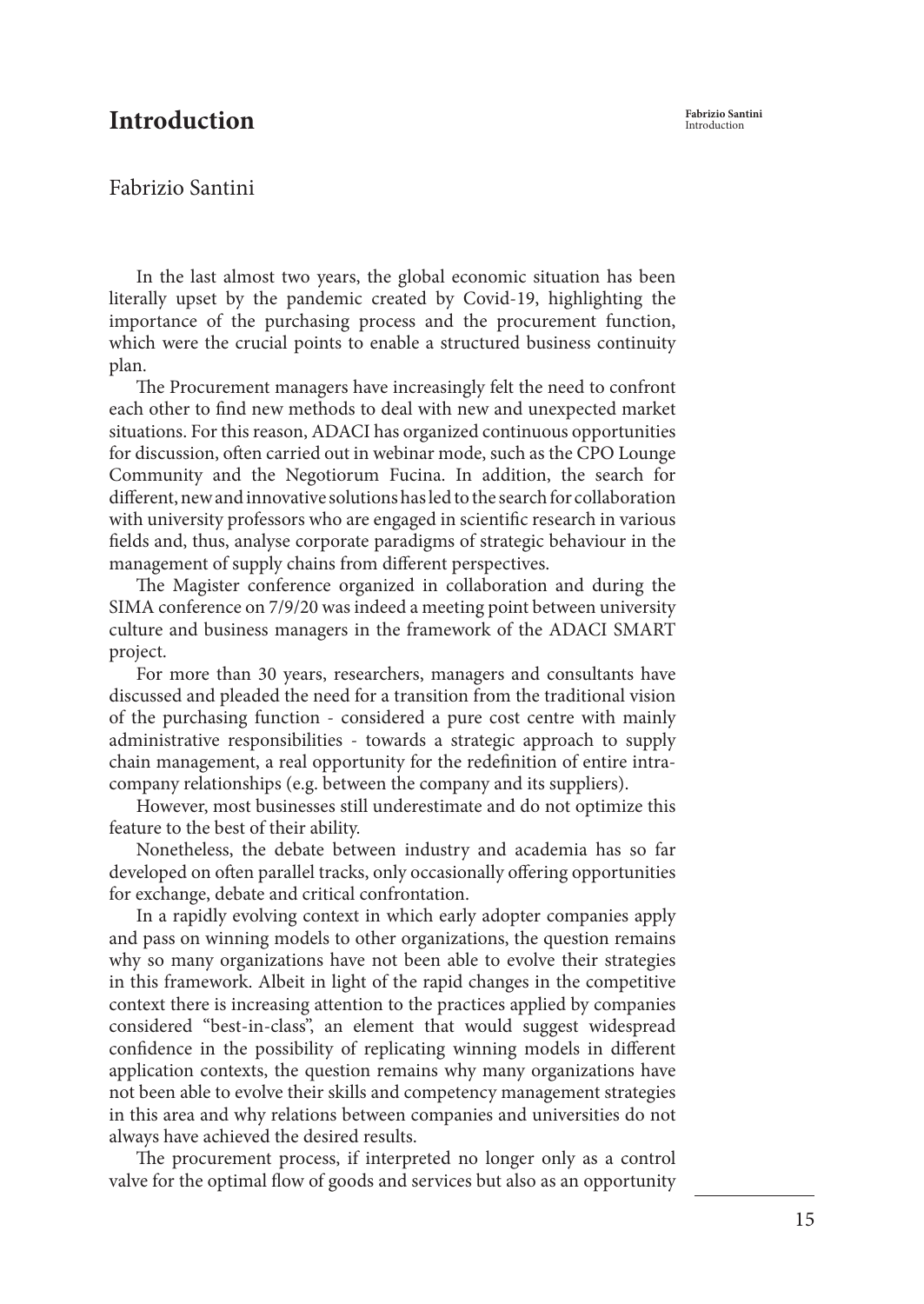

Vol. 39, Issue 3, 2021 with suppliers, can therefore truly guide the identification of a strategic for integration between the various functions of the company, for the distribution of organizational value and the development of collaborations direction for the company and support the most appropriate business decisions.

> "The ADACI SMART project aims to become a useful cultural reference for those researchers, managers and consultants who want to rigorously investigate the new evolutionary perspectives for the world of purchases. Therefore, the recipients are scholars, academic and non-academic, of business management, organizational sciences, management engineering, economics, and, more generally".

> In times of scarce resources, efficiency is a crucial matter. This concerns material flows in production processes and time, money, creativity, and other intangible resources that might lead to progress in the relationship between academia and industry.

> The search for such efficiency has been the guiding force behind the organization of the ADACI's (Associazione Italiana Acquisti e Supply Management) SMART (Supply Management Academic Research Table) conference, held in Livorno on 8th November 2019 and in Pisa on 7<sup>th</sup> September 2020. These conferences introduced a new format of collaboration between practitioners and scholars aimed at enhancing synergies between supply chain managers, who can provide access to relevant research environments and the benefits of privileged access to scientific stimuli, and researchers, who can apply scientific methods to solve urgent problems and are constantly challenged to advance their research and teaching performance.

> Such collaboration contributes to exploring the practical and theoretical aspects of supply chain management from an inter-and trans-disciplinary perspective.

> ADACI can and must be the organization that stimulates and supports this organic project.

> The format consists of a two-year cycle with periodical meetings among practitioners supervised by a Scientific Committee that stimulate collaboration between companies and academia and prepare the grounds for a bottom-up definition of the key topics to be discussed during the final conference. The SMART conference follows a call for papers and a peer-review process where contributions are selected based on their scientific and practical relevance, which is a prerequisite for enabling synergies among the conference attendees. The best contributions are then divided into thematic panels where both practitioners and researchers act as discussants to ensure the necessary interaction and stimuli for improvement within a lively and dynamic environment.

What is the future of the ADACI Smart project? Only grow more.

ADACI will organize new cultural and professional events at an international level, including new call for papers, to involve European universities and beyond. The World Summit of the IFPSM (International Federation Purchasing Supply Management) will be held in Florence on